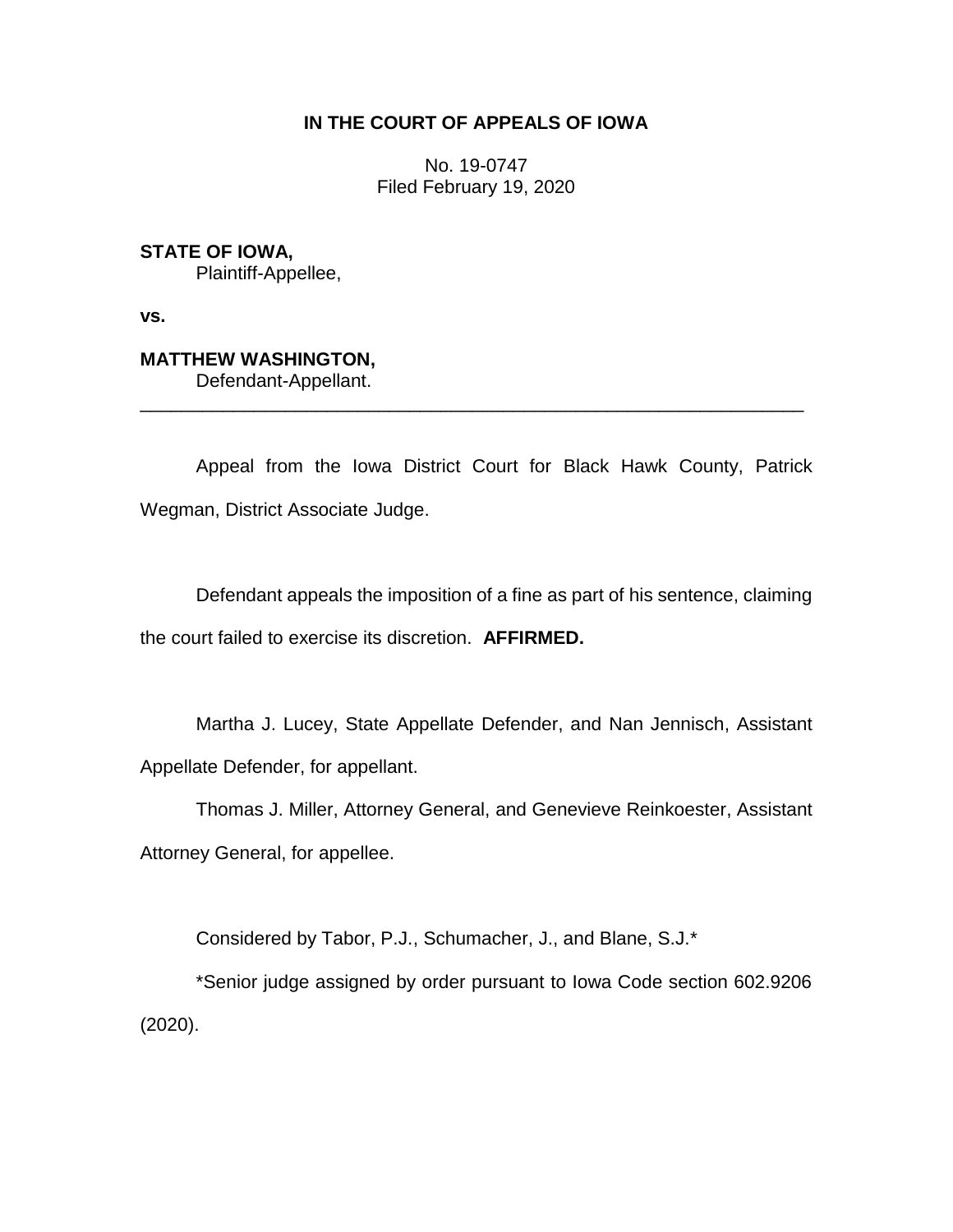### **BLANE, Senior Judge.**

Matthew Washington appeals the district court's imposition of a fine as part of his sentence claiming the court failed to exercise its discretion because it believed the fine could not be suspended. We find the record does not support Washington's claim and affirm.

## I. PROCEDURAL AND FACTUAL HISTORY.

On May 18, 2018, the State filed a trial information charging Washington with the offense of unlawful possession of a prescription drug, a serious misdemeanor, in violation of Iowa Code section 155A.21 (2018). Washington filed a written guilty plea to the charge on February 5. At sentencing on April 29, the district court imposed a jail term of seventy days, with all but twenty days suspended, and supervised probation for one year. In addition, the court assessed a \$315 fine, a 35% surcharge on the fine, and a \$125 Law Enforcement Initiative surcharge. The court did not order restitution for court costs, correctional fees, and attorney fees after finding that Washington did not have the ability to pay such costs. Washington filed timely notice of appeal on May 7.

#### II. STANDARD OF REVIEW.

Review of a sentence imposed in a criminal case is for correction of errors at law. Iowa R. App. P. 6.907. When "the sentence imposed is within the statutory maximum, we will only interfere if an abuse of discretion is shown." *State v. Thacker*, 862 N.W.2d 402, 405 (Iowa 2015) (citing *State v. Luedtke*, 279 N.W.2d 7, 8 (Iowa 1979)). Where a challenged sentence falls within the statutory parameters, we "presume it is valid and only overturn for an abuse of discretion or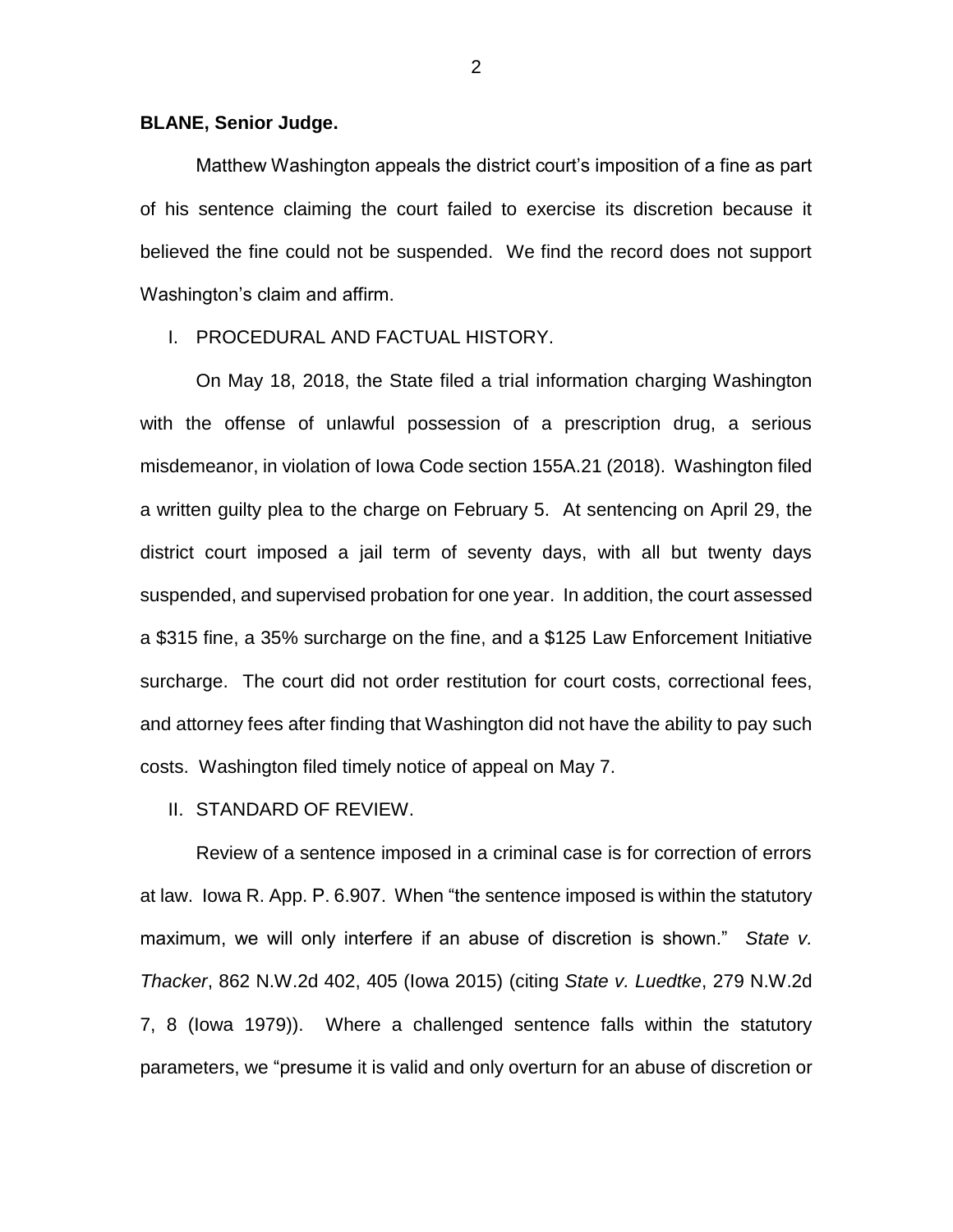reliance on inappropriate factors." *State v. Hopkins*, 860 N.W.2d 550, 54 (Iowa 2015) (citing *State v. Washington*, 832 N.W.2d 650, 660 (Iowa 2013)).

III. DISCUSSION.

 $\overline{a}$ 

Washington contends the court erred when it imposed the fine of \$315 plus surcharge, claiming the court believed it had no discretion to suspend the fine.<sup>1</sup> He concedes that the sentence imposed by the court "was somewhat of a compromise between the different recommendations set forth by the parties." The court imposed sentence, including the fine, and then inquired as to Washington's reasonable ability to pay court costs. *See State v. Albright*, 925 N.W.2d 144, 162 (Iowa 2019) (stating that if a defendant does not have the reasonable ability to pay certain items of court costs, the court cannot order payment for the item).

Washington argues: "The record suggests that the court was under the erroneous belief it had no discretion to suspend the fine. It is true that the court did not explicitly state that it had no such discretion." He bases this argument on the contention "it makes no sense here for the court to order payment of a fine when it also determined that Washington had no means to pay restitution on court costs, correctional fees, and attorney fees."

Washington misreads *Albright.* The court is not required to base its imposition of the fine and surcharges on the defendant's reasonable ability to pay.

<sup>1</sup> Washington also spent a considerable amount of his brief arguing an amendment to Iowa Code section 814.6 prohibiting appeal from a guilty plea did not apply to his appeal. *See* Iowa Code § 814.6(1)(a)(3) (2019). After Washington filed his brief, our supreme court decided the relevant amendment did not apply to appeals that were pending on the effective date of July 1, 2019. *See State v. Macke*, 933 N.W.2d 226, 235 (Iowa 2019) (determining the statute controlling is that in effect at the time of judgment or notice of appeal). Washington's appeal was pending at the time, so the amendment does not apply to his case.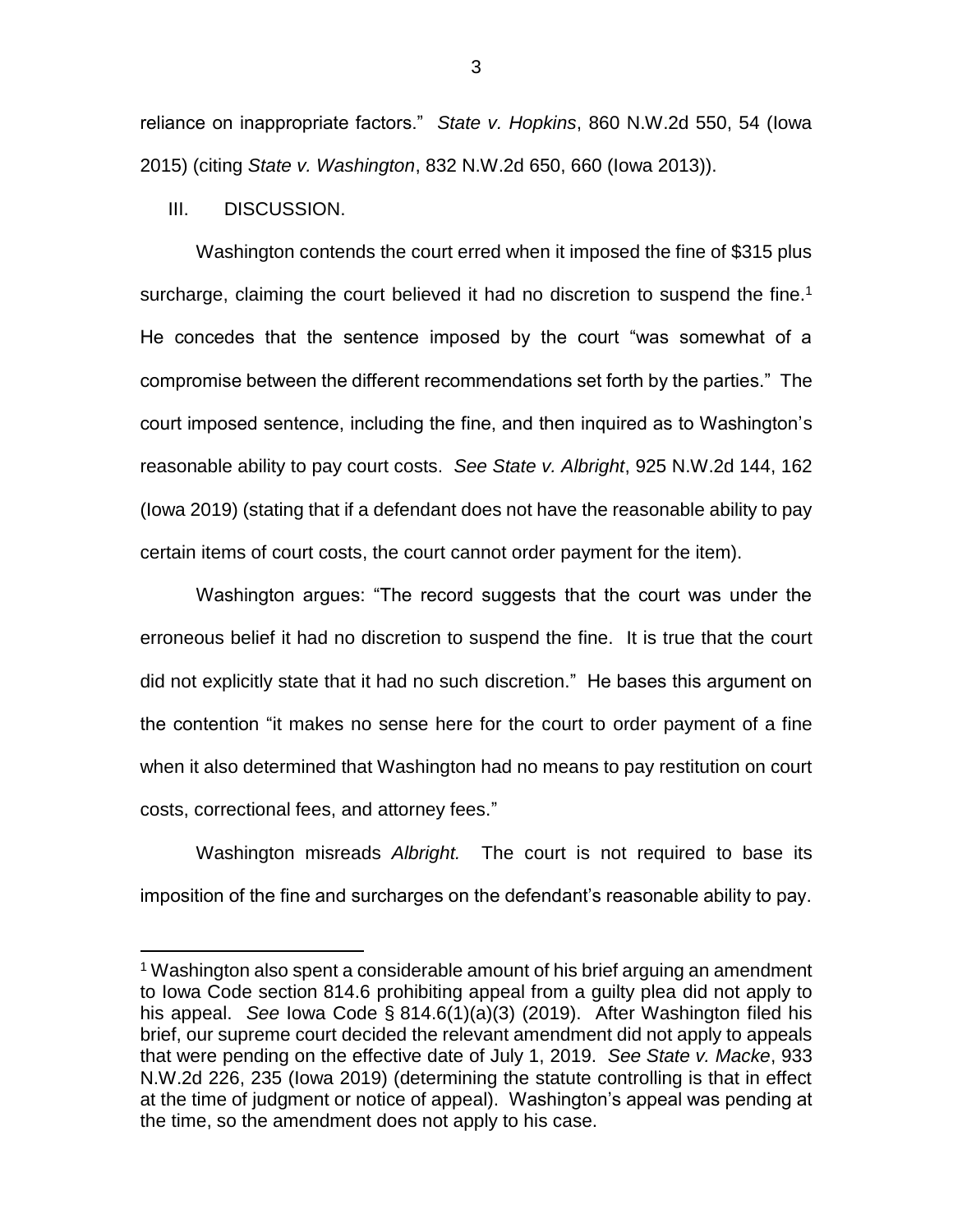In *Albright*, our supreme court clarified two statutory categories of restitution costs. *Id.* at 159. Fines are within the first category of restitution and may be determined without consideration of the offender's ability to pay them; court costs are among the second category of restitution items, and a court may order them only to the extent the offender is reasonably able to pay them. *Id.* at 158–59. Under the usual sentencing procedures, the court pronounces sentence, including imposition of fines and surcharges, and then proceeds to inquire as to a defendant's financial condition to determine reasonable ability to pay court costs and other "second category" restitution items. *Id.* at 160.

We also note that Washington cannot pinpoint in the record where the court expressed or indicated it had no discretion to suspend the fine. Our review supports the opposite—that the court was well aware of its discretion. First, the State recommended imposition of the fine and surcharge. Neither defense counsel nor Washington in his allocution requested that the fine be suspended. The court then indicated, "I don't find the State's recommendation to be that out of line here" and proceeded to impose sentence stating,

[B]ut I am gonna give you ninety with all but twenty. That'll be ninety days in the Black Hawk County Jail. All that will be suspended except for twenty days. I will assess a fine of \$315, plus thirty-five percent surcharge. There's a \$125 law enforcement initiative surcharge. I am gonna place you on one year of supervised probation.

The court's oral pronouncement is confirmed by the sentencing order, which contained the following provision: "Count 1, fine of \$315 plus 35% surcharge, suspended, imposed, DARE fee of \$10, LEI \$125." Check boxes in front of "imposed" and "LEI" were checked by the court. The court, if it desired, had the

4